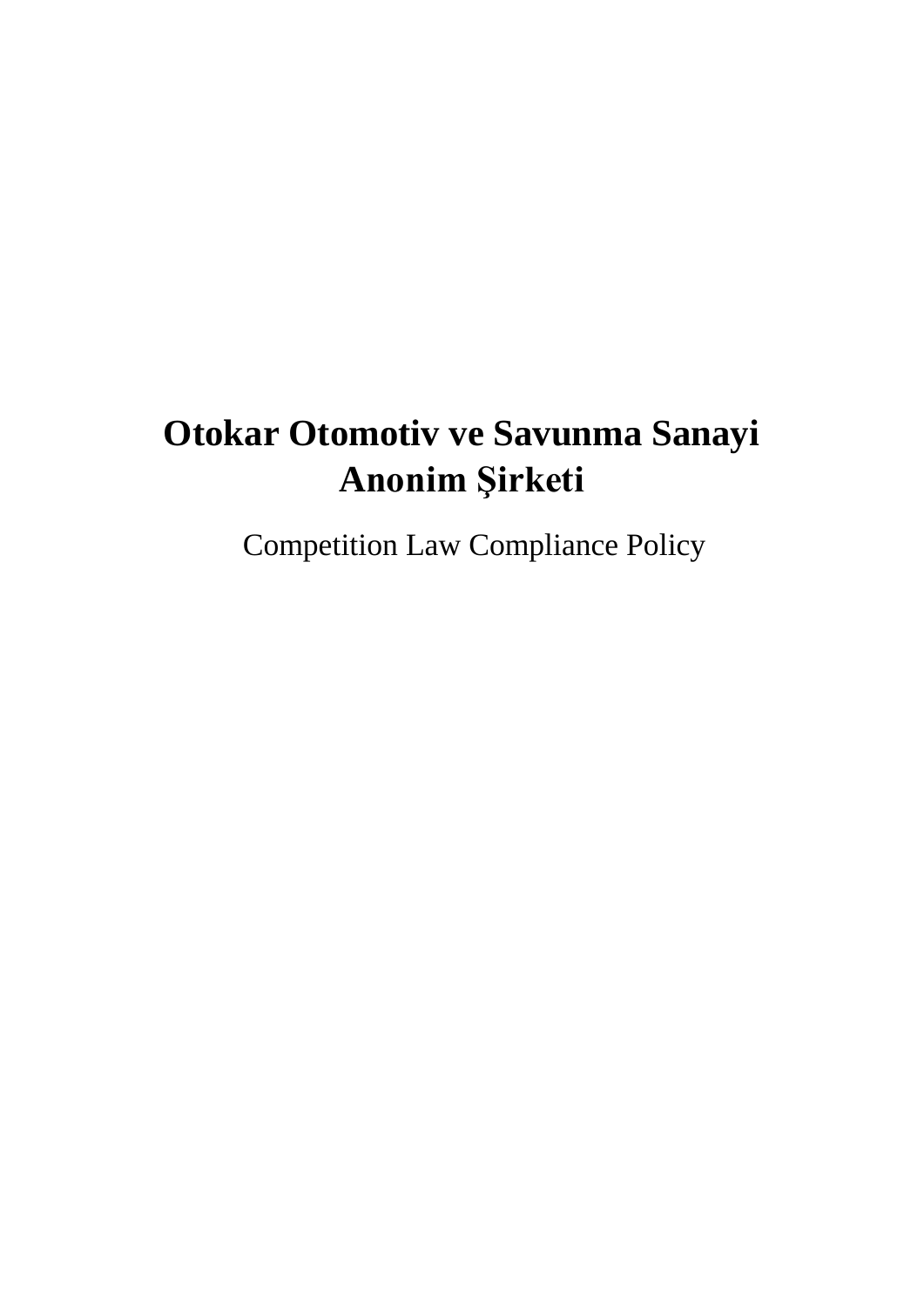# **CONTENTS**

| 1. |     |                                                                                     |  |
|----|-----|-------------------------------------------------------------------------------------|--|
| 2. |     |                                                                                     |  |
| 3. |     |                                                                                     |  |
| 4. |     |                                                                                     |  |
|    | 4.1 |                                                                                     |  |
|    | 4.2 |                                                                                     |  |
|    | 4.3 | Rules to Be Considered in Relationships with Customers, Dealers and Suppliers  6    |  |
|    | 4.4 |                                                                                     |  |
|    | 4.5 |                                                                                     |  |
|    | 4.6 | Communication with Competition Authority Officials During the On-Site Inspections 6 |  |
|    | 4.7 |                                                                                     |  |
| 5. |     |                                                                                     |  |
| 6. |     |                                                                                     |  |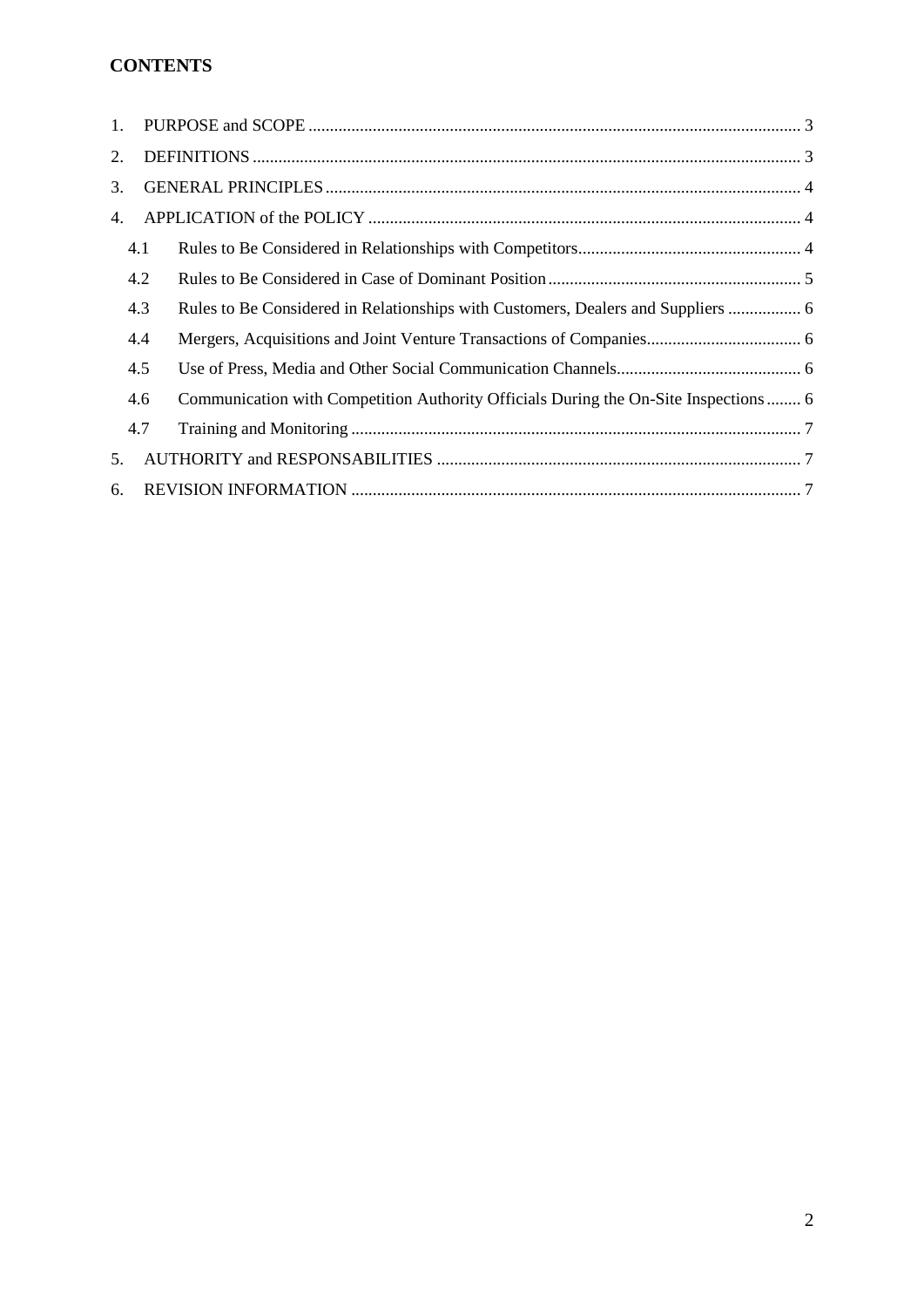#### <span id="page-2-0"></span>**1. PURPOSE and SCOPE**

The purpose of this Competition Law Compliance Policy (the "**Policy**"), which is an integral part of the Koç Group Code of Ethics and Otokar Otomotiv ve Savunma Sanayi Anonim Şirketi Code of Ethics is to set the principles and rules for the conduct of all activities within Otokar Otomotiv ve Savunma Sanayi Anonim Şirketi ("**Otokar**" or the "**Company**") in compliance with competition law. This Policy aims to ensure that all processes and practices of Otokar and its affiliated companies comply with competition law and to raise awareness on competition law. This Policy is an indication of importance that Otokar acts in accordance with competition law while conducting its commercial activities and relations with competitors.

All employees, directors, officers of Otokar shall comply with this Policy. Business Partners are also expected to act in accordance with the principles of this Policy to the extent applicable to the relevant transactions.

#### <span id="page-2-1"></span>**2. DEFINITIONS**

"**Abuse of Dominant Position**" is defined as the abuse of the dominant position by undertakings to restrict competition in the market. Examples of these practices include obstructing competitors in the market, preventing undertakings entering the market, refusing to supply goods and services, discriminatory practices, making the sale of one product conditional on the sale of another product and applying excessive pricing.

"**Anti-Competitive Agreement**" refers to express or implied anti-competitive agreements or practices between undertakings, which may be written or oral, and cover issues; in horizontal relations such as, price determination, determination of production amount, market and customer sharing; in vertical relations with members of distribution chain (dealers, authorized services etc.) such as resale price maintenance or market restrictions; and in human resources practices such as no-poaching and wage-fixing agreements.

"**Business Partners**" includes suppliers, dealers, authorized services; all kinds of representatives, subcontractors and consultants acting on behalf of the company.

"**The Company's Competition Compliance Officer**" refers to a member of Legal Team appointed by Otokar to assist directors and employees in complying with this Policy.

"**Competition"** is the contest between undertakings in markets for goods and services, which enables them to take economic decisions freely.

"**Competitively Sensitive Information**" refers to any information that, if shared with competitors, may distort, restrict the competition and/or cause this effect which includes, but not limited to, information on price, quantity, customers, costs, turnover, sales, purchases, capacity, product qualifications, marketing plans, risks, investments, technologies, innovation and R&D programs and other similar information.

"**Concerted Practice**" refers to direct or indirect relationship that provides a coordination or practical cooperation that replaces the independent behaviour of the undertakings, where there is no agreement between undertakings.

"**Dominant Position**" means the power of one or more undertakings in a particular market to determine economic parameters such as price, supply, the amount of production and distribution, by acting independently of their competitors and customers.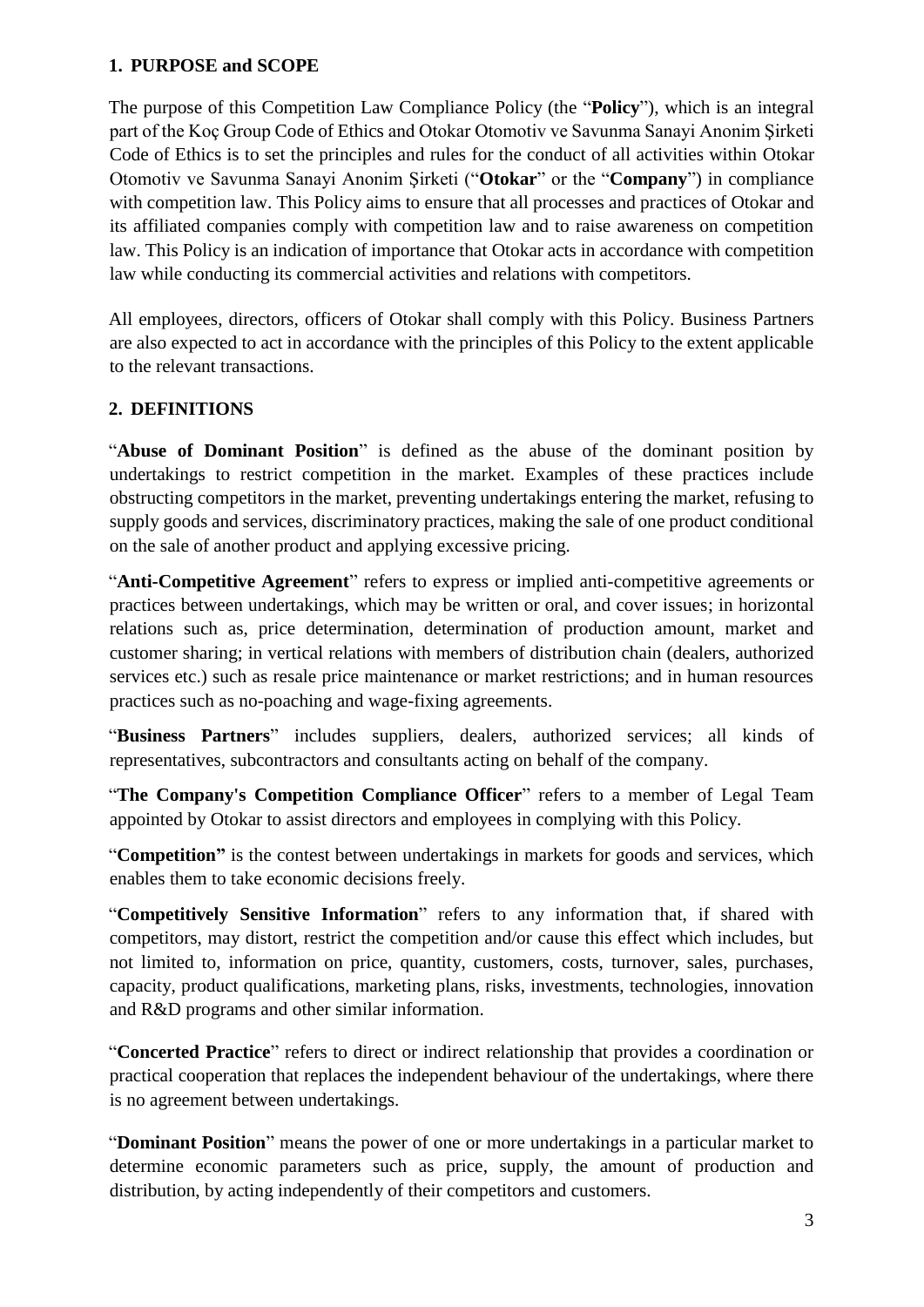"**Koç Group**" refers to all companies controlled directly or indirectly by Koç Holding A.Ş., individually or jointly, and the Joint Ventures included in the consolidated financial report of Koç Holding A.Ş.

"**Otokar and Its Affiliated Companies**" refers to all companies controlled directly or indirectly by Otokar, individually or jointly, and the Joint Ventures included in the consolidated financial report of Otokar. The principles set out under this Policy for Otokar, its directors, its employees and its Business Partners, shall also be applicable to the affiliated companies, their directors, employees and Business Partners. The term "**Otokar**" whenever used under this Policy shall be read and interpreted as to include its affiliated companies.

"**Undertaking**" is a natural and legal person who produces, markets and sells goods or services in the market, and a unit which can decide independently and constitute an economic whole.

## <span id="page-3-0"></span>**3. GENERAL PRINCIPLES**

Otokar employees and Business Partners are expected to carry out their business in accordance with the law in countries where they operate, the Koc Group Code of Ethics, Otokar Code of Ethics and this Policy. Acting in accordance with competition law regulations is a crucial part of the duties and jobs of all managers and employees.

Otokar,

- regularly monitors the compliance of its activities with the competition law.
- takes necessary actions regarding the management of competition law compliance risk.
- carries out necessary training and supervision activities to raise the awareness of employees and managers regarding competition law.

Within the framework of this Policy, Otokar employees, managers and Business Partners are required; not to be engaged in Anti-Competitive Agreements and Concerted Practices with competitors, not to act in line with the anti-competitive decisions of the association of undertakings, not to share Competitively Sensitive Information with competitors in terms of competition law and to act carefully regarding the Abuse of Dominant Position.

Violation of this Policy may result in serious consequences, for Otokar and Its Affiliated Companies, managers, employees and its Business Partners, including legal, administrative and criminal sanctions depending on the legislation in the region of operation, and most importantly, this may seriously damage to the reputation of the Koç Group and Otokar.

## <span id="page-3-1"></span>**4. APPLICATION of the POLICY**

## <span id="page-3-2"></span>**4.1 Rules to Be Considered in Relationships with Competitors**

It is forbidden to make agreements or engage in behaviours having the nature of Concerted Practices, with a competitor company manager or employees which have as their object or effect or likely effect the prevention, distortion or restriction of competition directly or indirectly. Anti-Competitive Agreements with competitors such as allocation of customers and territories, restricting the amount of supply and bid rigging are also prohibited.

Regardless of the communication media and including personal communication devices, attention should be paid to the language used in in-company correspondence and interaction with competitors, imprecise expressions that may cause a negative perception of existence of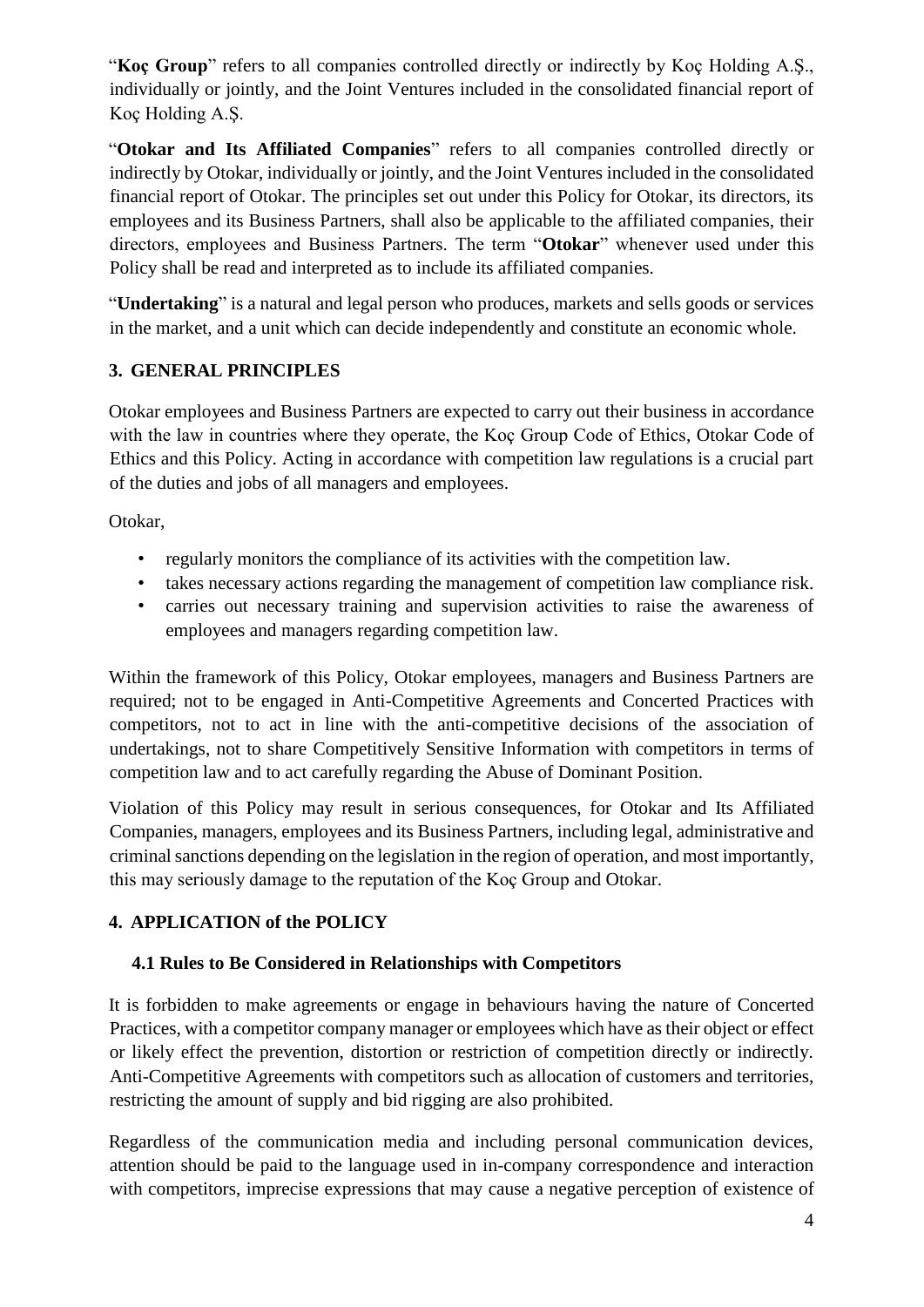Anti-Competitive Agreements or Concerted Practices should be avoided and Competitively Sensitive Information must not be shared with them.

Particular attention must be paid in any contact with the employees of competitors. In meetings where competitors come together such as associations, councils, trade associations; in the case of anti-competitive speeches by others, such sharing must be immediately warned, if the speeches continue the meeting must be abandoned and this situation must be recorded. The Company's Competition Compliance Officer and/or Legal Team of the Company must be informed concerning what needs to be done afterwards.

The Company's Competition Compliance Officer and/or Legal Team must be consulted before responding to requests from competitors that carry the risk of violation of competition rules; it must not be kept silent and the parties should be informed, based on the assistance of the Company's Competition Compliance Officer, in written that such requests are not compatible with competition rules, the request cannot be answered positively, and the Company cannot be a party to such an agreement.

Information regarding competitors; could be, in accordance with the law, obtained from publicly available sources such as press releases, public annual reports, official records, trade journals, speeches by company executives. If these sources which contain information about competitors in presentations, reports and similar documents prepared by the Company are used; the legitimate source of this information must be clearly and explicitly stated.

### <span id="page-4-0"></span>**4.2 Rules to Be Considered in Case of Dominant Position**

Otokar may have a Dominant Position in the different markets in which it operates. In this case, employees carefully carry out their activities in accordance with the requirements of the Dominant Position. Although the determination of dominant position is evaluated separately for each market based on the market shares of undertakings, competitors and some specific factors, Otokar should avoid the following practices that can be regarded as an abuse if they are in a position that can be considered as dominant in a market in which it operates:

- Implementing pricing strategies that exclude competitors from the market or discriminate against specific customers such as offering non-objective loyalty discounts to increase the number of sales.
- Requiring the purchase of one product conditional on the purchase of another product.
- Refusal to provide goods or services without objective grounds.
- Conduct activities to prevent competing undertakings operating in the market or seeking new entry into the market.
- Providing different terms for similar acts to equal buyers.
- Imposing excessive pricing and/or offering contracts that contain unfair commercial terms.
- Signing long-term exclusivity agreements. (Time restrictions concerning this subject may vary depending on the market of the relevant service/product. The Company's Competition Compliance Officer of the Company and/or Legal Team must be consulted, prior to signing such agreements.)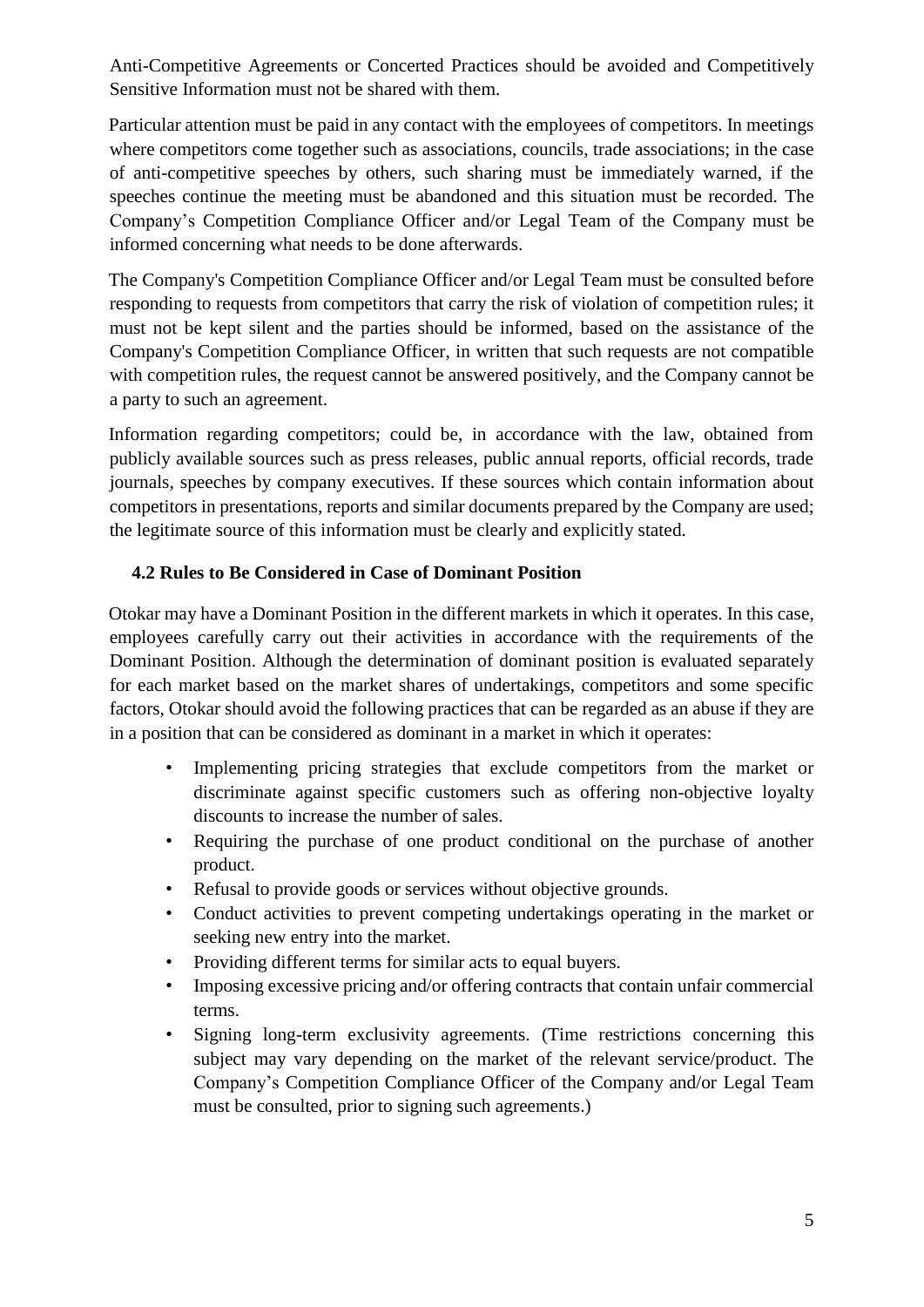#### <span id="page-5-0"></span>**4.3 Rules to Be Considered in Relationships with Customers, Dealers and Suppliers**

Employees and managers of Otokar respect the freedom of dealers and authorized services in the sector in which they operate to set their own sales prices, profit and discount rates, and strictly avoid any actions and statements that may create the impression that this freedom is restricted. They ensure that anti-competitive activities, particularly in terms of region or customer restrictions, are not carried out within the scope of the distribution system applied, and act within the framework of agreements that comply with competition rules in its relations with suppliers.

Being aware of the fact that dealers, authorized services and suppliers are competitors of each other, it should be careful against all kinds of statements and actions that may constitute Competitively Sensitive Information, Concerted Practices or Anti-Competition Agreement between these undertakings, and necessary warnings should be made to the relevant parties to avoid such interaction.

#### <span id="page-5-1"></span>**4.4 Mergers, Acquisitions and Joint Venture Transactions of Companies**

The merger of two or more companies or the change in control of a company in whole or in part (through the purchase of shares or assets), or the establishment of a joint venture may, in certain conditions, be subject to the permission of the competition authorities. The transaction that are subject to notification are completed without the authorization of competition authorities; this creates a risk that the transaction could be legally invalid and/or administrative fines are imposed. In the preliminary stages of a planned merger, acquisition or joint venture transactions by Otokar, before signing any contract or a written commitment, the Company's Competition Compliance Officer, Otokar Legal Team and Koç Holding Legal and Compliance Department must be informed in order to carry out the necessary assessment.

#### <span id="page-5-2"></span>**4.5 Use of Press, Media and Other Social Communication Channels**

Employees and managers of Otokar act very carefully in their posts in press, social media and other communication channels as a part of compliance with the Policy. In terms of exchanging Competitively Sensitive Information with competitors, these channels are places to be extremely crucial. Otokar and affiliated companies should avoid, through such channels, sharing one-sided information with competitors such as future price, stock and campaigns that may be qualified as Competitively Sensitive Information.

## <span id="page-5-3"></span>**4.6 Communication with Competition Authority Officials During the On-Site Inspections**

In case of an on-site competition law inspection concerning Otokar, it is crucial, to cooperate with the officials of competent authority in charge of competition compliance within the country of operation ("**Competition Authority**"), to avoid any acts constituting hindrance of inspection such as hiding or wiring out data, and not to impede Competition Authority officials' legitimate requests within their authority. Severe administrative and legal sanctions may be imposed in cases where the on-site inspections are hindered or complicated. The following issues should, however, be considered in order to protect the rights of Otokar during on-site inspections:

• Request to see the authorization documents of the officials who is in charge of the inspection and note their names, institutions and the time they came to the Company.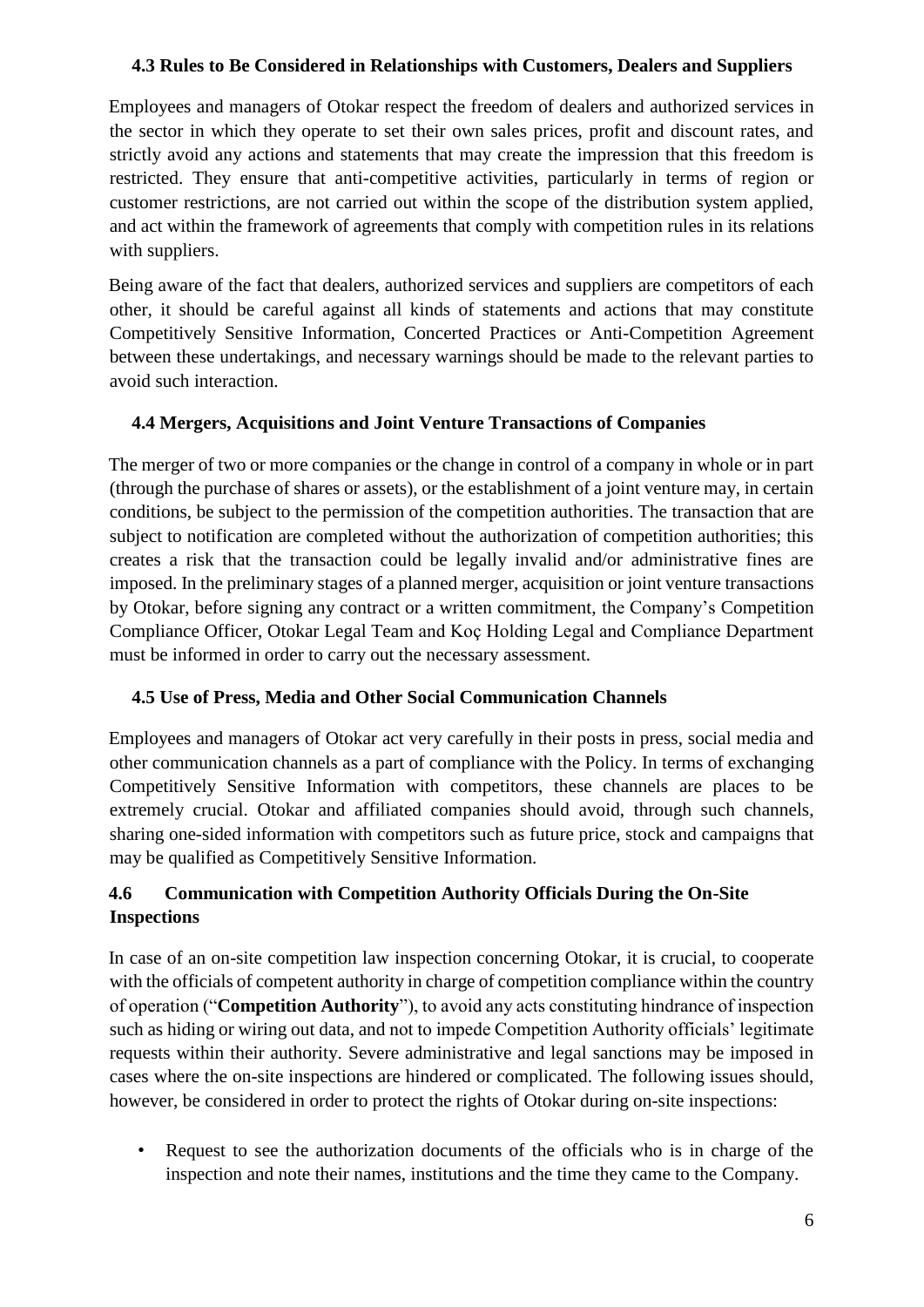- Immediately contact the Company's Competition Compliance Officer and/or Legal Team of the Company, as well as Koç Holding Legal and Compliance Department.
- Direct officials of Competition Authority without delay to the person they request to see, and to Company's Competition Compliance Officer and/or Legal Team of the Company.

If Competition Authority officials request information or ask questions by ways of phone/email etc., direct immediately their call to the Company's Competition Compliance Officer and/or Legal Team.

## <span id="page-6-0"></span>**4.7 Training and Monitoring**

Otokar is required to abide the following provisions:

- Regularly provide the necessary trainings on competition law to all employees,
- Adapt this Policy, if necessary, according to the needs of the Company and to prepare the necessary procedures.

The Company's Competition Compliance Officer and/or Legal Team:

• Reviews the content of the Company's own procedures and trainings, and monitors their completion status, in coordination with Koç Holding Legal and Compliance Department, submits an annual training report to the Koç Holding Legal and Compliance Department.

# <span id="page-6-1"></span>**5. AUTHORITY and RESPONSABILITIES**

All employees and directors of Otokar are responsible for complying with this Policy, implementing and supporting the relevant company procedures and controls in accordance with the requirements in this Policy. Otokar also expects and takes necessary steps to ensure that all its Business Partners to the extent applicable complies with and/or acts in line with this Policy.

If there is a discrepancy between the local regulations, applicable in the countries where Otokar operates, and this Policy, subject to such practice not being a violation of the relevant local laws and regulations, the stricter of the two, supersede.

Where there is uncertainty regarding this Policy or competition legislation, and in any case before entering into the relevant transaction, Otokar directors and employees should consult with the Company's Competition Compliance Officer and/or Legal Team. If you become aware of any action you believe to be inconsistent with this Policy, the applicable law or Koç Group Code of Ethics and Otokar Code of Ethics, you may seek guidance or report this incident to your line managers. You may alternatively report the incident to "**https://www.otokar.com.tr/contact/contact-form**" or to Koç Holding's Ethics Hotline via the following link: "**koc.com.tr/hotline**".

Violation of this Policy may result in significant disciplinary actions including dismissal. If this Policy is violated by Business Partners, their contracts may be terminated.

# <span id="page-6-2"></span>**6. REVISION INFORMATION**

This Policy takes effect as of the resolution of Board of Directors dated 28/09/2021, which bring this Policy into force and maintained by the Company's Competition Compliance Officer and/or Legal Team.